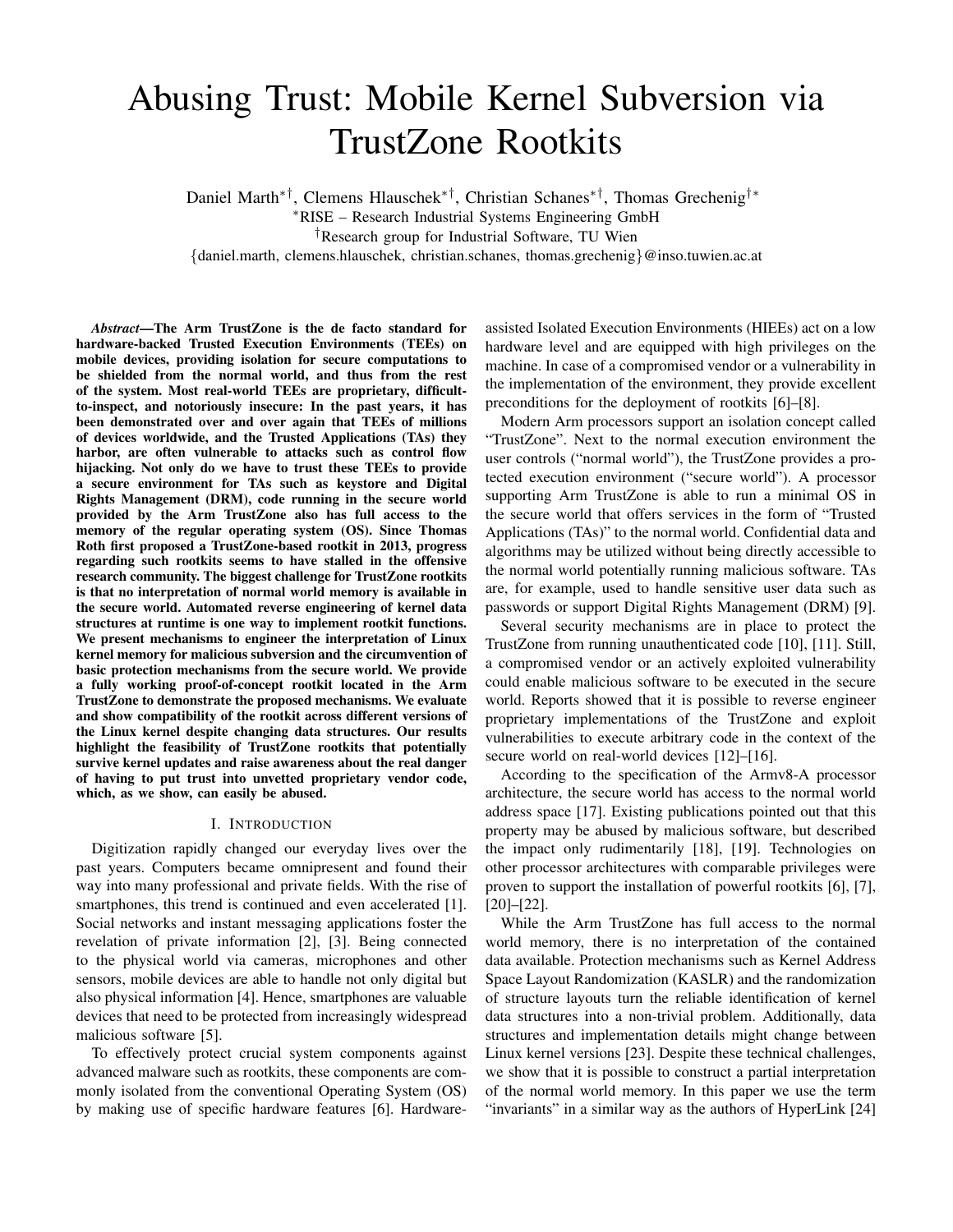to describe properties and behaviors of the OS that are unlikely to change across different versions of the OS. Automated reverse engineering techniques relying on invariants can be used by rootkits to partially construct an interpretation of the normal world memory and implement malicious functionality.

This paper makes the following contributions:

- Design of a rootkit architecture utilizing the secure world.
- Techniques to partially restore the interpretation of the Linux kernel memory.
- A proof-of-concept Arm TrustZone rootkit that uses the presented memory analysis techniques to implement a set of useful rootkit functionalities.

Moreover, with the publication of this paper, we plan to open source the code of our TrustZone-based rootkit so that other researchers are able to build upon our work to explore defenses and additional attacks without having to reinvent the wheel.

## II. BACKGROUND

Technical details about the Arm TrustZone as well as OS internals are crucial foundations of this work. Following subsections provide the necessary background for the contributions presented in later sections.

## *A. Virtual Memory Management*

Modern OSs use a mechanism called "virtual memory". Each process is simulated to have the whole theoretical address space for itself. Memory accesses rely on virtual addresses in virtual memory instead of physical addresses. The Memory Management Unit (MMU) is responsible for translating memory accesses from virtual addresses to physical addresses [25].

Memory regions are managed in units of pages. Pages have a fixed size corresponding to the memory translation granule size. 4KB, 16KB and 64KB are sizes supported by Armv8 [26], [27]. Linux provides a kernel compilation option to set the page size [28].

Translation tables map the virtual to the physical address space. Each table has the size of a page. Starting from a single initial page table, multiple levels of translation tables are used to convert virtual addresses to physical ones [27].

Blocks are larger page sizes supported on specific translation levels. If a section of the virtual address refers to a memory block, all lower bits directly represent an offset within the block [26], [27].

Armv8-A effectively uses up to 48 bits for addressing<sup>1</sup>. Bit sections of virtual addresses are actually indices for translation tables and the corresponding block or page address offset [26]. Fig. 1 shows the overall translation process of a virtual address when using the 4KB memory translation granule size.

#### *B. Linux Process Management*

A process or task is a running program that is managed by the kernel [25]. Internally, the Linux kernel uses the task\_struct structure to keep track of tasks. Fields of this structure that are crucial for this work are described shortly.



Fig. 1. Multi-level address translation according to the Armv8-A architecture reference manual [26].

- comm: Name of the associated executable (limited to 16 characters).
- pid: Unix-like systems traditionally assign each process a unique Process Identifier (PID). Linux assigns PIDs starting at 0 and increments them for each new process by 1.
- state: Current status of the process (e.g., ready, executing).
- cred and real\_cred: References to credentials of the process determining its permissions.

Over the lifetime of a task, it will be assigned different states by the kernel. Multiple tasks running simultaneously on the same machine compete for resources such as Central Processing Unit (CPU) time. Execution order is determined by the OS's scheduler component. In case a process is not scheduled indefinitely although it would be ready for execution, it is starved of CPU time [29].

The credential fields cred and real cred employ the Read-Copy-Update (RCU) synchronization mechanism. Through this pattern, each field can be updated by a single source while still being available for consistent reading operations without further synchronization mechanisms such as locks [30]–[32]. Reference counting is used to efficiently handle the allocation of instances [33].

Tasks are managed in a cyclic doubly linked list of task\_struct instances. A doubly linked list is a data structure that is characterized by distinct elements having a reference to its predecessor and successor [34].

Each task has a name stored in the comm structure field.

<sup>&</sup>lt;sup>1</sup>The Armv8.2-A extension optionally increases this limit to 52 bits [26].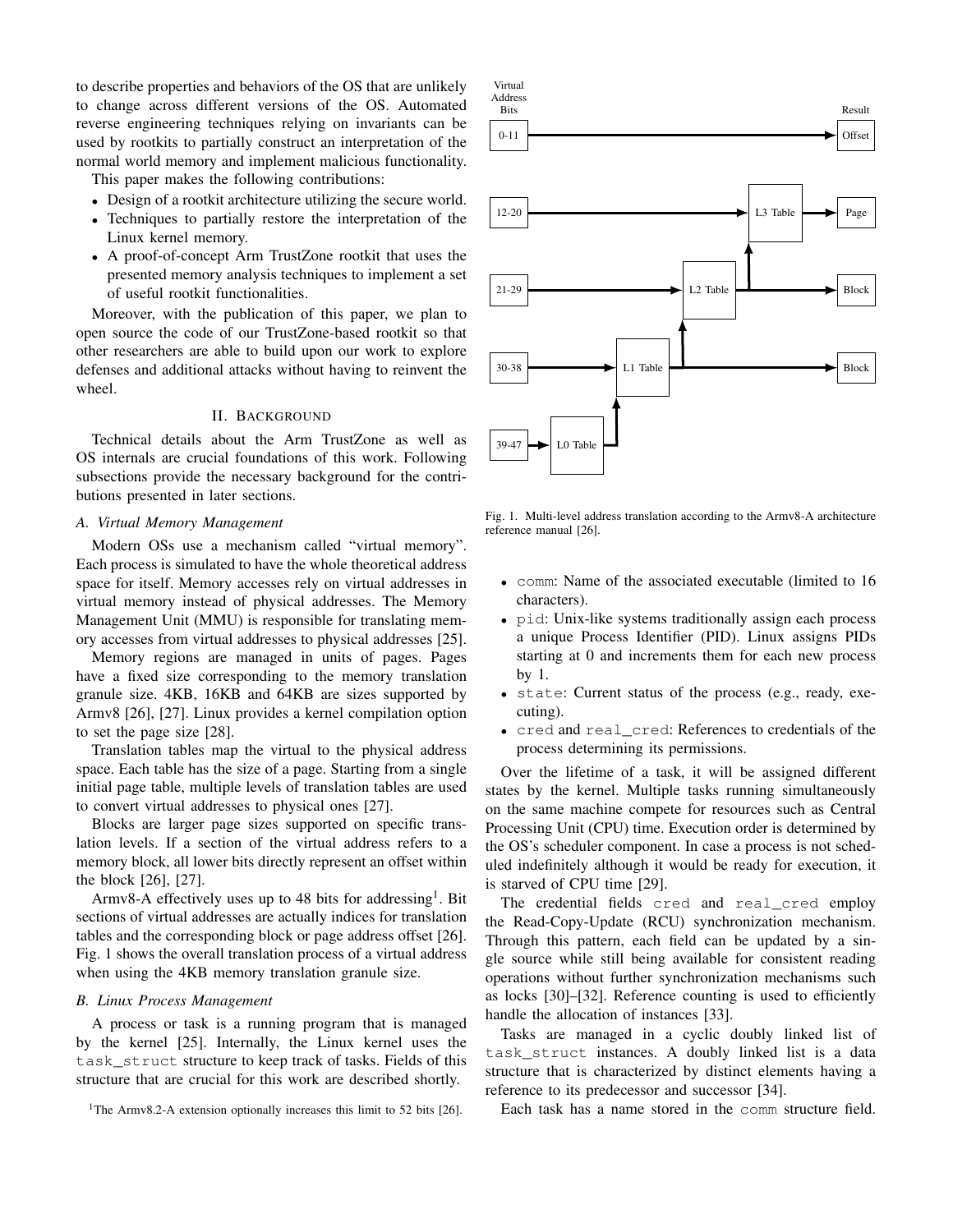First process to be started by the kernel (i.e., the first element of the task list) is called init\_task with the process name "swapper" [24]. On Symmetrical Multiprocessing (SMP) systems there is an additional "/0" suffix for the initial task on the first CPU. It is followed by a task with the process name "init" [24].

## *C. Arm TrustZone Architecture*

Arm TrustZone is a security extension introduced with Armv6 that splits the physical machine into two sections [35]. The conventional OS that is generally assumed to run untrusted software is called "normal world" or Rich Execution Environment (REE). Theoretically, the normal world can just ignore the splitting of the physical machine and continue working without any change.

Services that process sensitive data are an attractive goal for attackers. To protect these services, they are run in the so-called "secure world" or Trusted Execution Environment (TEE) where they are managed by a trusted OS in the form of TAs. This trusted OS should offer a minimal attack surface and is running independently of the OS in the normal world.

Processors conforming to the Armv8 specification running the AArch64 instruction set support different execution modes called Exception Levels (ELs). Processes can move execution to another EL by triggering an exception. There are different instructions to trigger exceptions, depending on the current and target EL. Exceptions can be handled on the same or on a higher EL, but not on a lower one [17]. Analogously, the secure world is split into ELs independently of the normal  $world<sup>2</sup>$ .

Both worlds share the same physical processor. A flag called NS ("non-secure") in the Secure Configuration Register (SCR) SCR\_EL3 indicates the current world of the processor [26]. However, the way the normal world can interact with the secure world is strictly defined by the processor specification.

According to the Arm specification, the Random Access Memory (RAM) regions of both worlds do not need to be physically separated. Different translation tables are used by the MMU to prevent the normal world from accessing the secure world memory pages. Code running in the secure world can also add insecure memory pages to its translation tables [17], [35].

The secure monitor is the only part of the secure world that is accessible by the normal world and represents the interface between these two worlds. Main task of the monitor is to intercept Secure Monitor Calls (SMCs), manage the context switch between the worlds and notify the secure world OS appropriately about the call. Apart from hardware Interrupt Requests (IRQs) and Fast Interrupt Requests (FIQs), the SMC instruction is the only way to invoke the secure world after handing over control to the normal world during the boot process [36].



Fig. 2. Armv8 ELs and their components in the infection process [26].

OP-TEE [37] is a TEE primarily developed and maintained by Linaro [38], [39]. Although OP-TEE was started as a proprietary project, its code was released as open-source in 2014 [38], [40]. Primary contribution of the OP-TEE project is the secure world OS, but it provides a complete configuration to build and run a usable test system. Several target devices are supported, including a virtual device for Armv8.

## III. ADVERSARIAL MODEL & ROOTKIT ARCHITECTURE

We define the adversarial model as follows. The target device is running a Linux-based OS in the normal world (such as Android) and supports the Arm TrustZone. An attacker can execute arbitrary code on EL1 of the secure world and EL0 of the normal world. Fig. 2 highlights the compromised ELs. Steps to gain code execution on the device are out of scope of this work. No further information about the normal world OS such as source code, compilation artifacts or symbol addresses are initially available to the attacker.

OP-TEE [37] is chosen as basis for this work. Major challenge for the development of a TrustZone rootkit is the deployment of the secure world code. Regular consumer devices apply authentication checks on the secure world images on startup. Only files cryptographically signed by the respective vendor can legitimately be loaded. Therefore, emulation via QEMU [41] was chosen for this experimental implementation. Advantages over other possibilities are that emulation is easily accessible, trivial to set up, free of costs and enables convenient debugging features. While OP-TEE officially supports a

<sup>2</sup>Note that EL2, which can run hypervisors, is not used by the Arm TrustZone unless the Armv8.4-SecEL2 extension is implemented [26]. Within the scope of this work this possibility is neglected.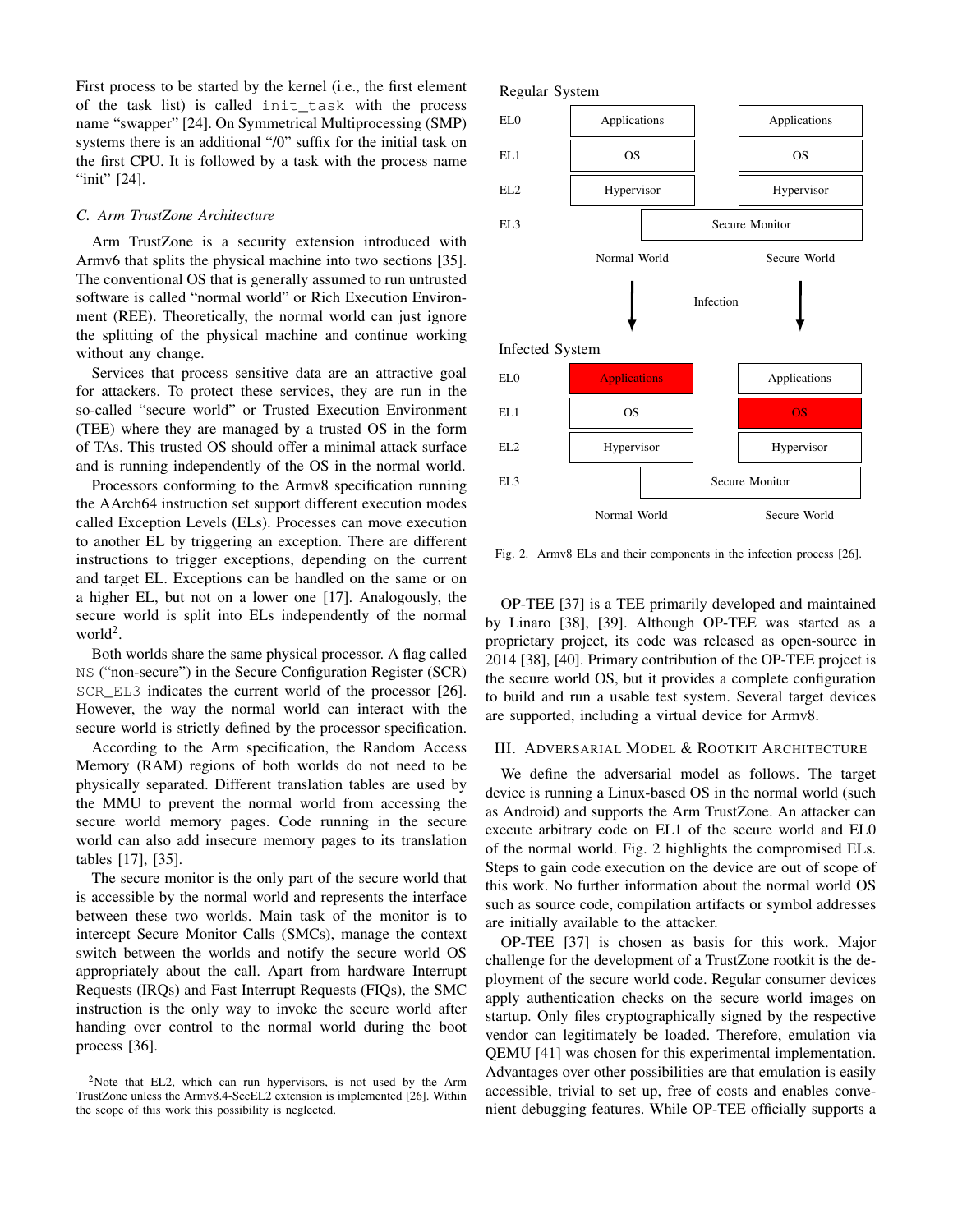selection of physical devices [42], deployment of the rootkit to these is out of scope for this work.

In the scope of this research scenario, the exact structure of the normal world kernel is assumed to be unknown. No access to the normal world kernel source code or compilation artifacts on disk is possible. Locations of symbols such as functions and data structures are initially not available to the rootkit. Field offsets within kernel structures might vary between kernel versions due to added or removed fields. Partially the order of fields within data structures is randomized as a security measure during the compilation process.

Our rootkit consists of the following two parts:

- A secure world OP-TEE pseudo TA (secure world EL1) [43].
- An unprivileged normal world application (normal world EL0).

A memory region shared between the normal world and the secure world is used by OP-TEE for data transfer [44]. The secure world module of the rootkit abuses the low-level implementation of this feature to achieve full access to the physical memory. Normal world memory pages can be mapped to the shared memory region by knowing their physical addresses. Once mapped, the memory pages can be accessed via secure world virtual addresses in the same way as regular secure world memory. Memory analysis and manipulation techniques provide the respective rootkit functionality. Due to limits enforced by OP-TEE, the rootkit frees unused shared memory as soon as it is not needed anymore. Convenient functions to map normal world pages and free them again are part of the internal OP-TEE Application Programming Interface (API) accessible to the rootkit pseudo TA.

Located at EL1 of the secure world, the secure world rootkit module is hidden from conventional normal world rootkit detection mechanisms. The secure world module provides an API to the normal world to invoke the rootkit functionality. Invariants and assumptions about implementation concepts are employed by this module to gather information and construct parts of the interpretation of the kernel memory. A similar approach was used successfully by Xiao et al. [24] for the HyperLink tool on the x86 architecture.

An unprivileged normal world client application communicates with the secure world module using the standardized API. Without elevated privileges, the normal world application does not have access to kernel-internal information which could be passed to the secure world. Nevertheless, system calls can be utilized by the normal world client to trigger actions within the kernel. Subsequent changes of the kernel state in memory can then be observed and interpreted by the secure world module.

## IV. ROOTKIT IMPLEMENTATION

This section provides details about the implemented rootkit and the underlying memory analysis techniques. An APIoriented architecture is used for the implementation. Three malware features are fully functional, but the modular design allows straightforward extension of the rootkit. For simplicity, the rootkit does not keep an internal state across calls. Each invocation of a rootkit function takes care of its prerequisites by itself. Other scheduling and invocation mechanisms are subject to further research.

## *A. Memory Carving*

The first implemented rootkit functionality is data extraction. Normal world memory is carved for data structures containing static byte sequences. Based on a given leading byte sequence header and trailing byte sequence footer, memory regions spanning across both sequences are identified [45], [46].

Corresponding byte sequences are passed by the normal world client to the secure world component. Thus, the secure world implementation is generic and can be applied to arbitrary data formats having static headers and footers.

Specifically, carving for private keys of the Rivest–Shamir–Adleman (RSA) [47] public-key cryptosystem conforming to the Privacy-Enhanced Mail (PEM) [48] format was implemented as a demonstration of the rootkit. This type of keys can be trivially identified by its characteristic header and footer.

Major difficulty for this feature is to narrow down the relevant memory space to inspect. Azab et al. [49] presented a way to trap translation table updates by instrumenting the normal world kernel source code. However, as stated in Section III, we restricted the adversarial model to only consider access to the runtime memory. Instead, the following approach is implemented. Delimitation of the relevant memory regions requires knowledge about the location of memory pages and memory blocks as explained in Subsection II-A. Physical addresses of these memory units can be calculated by a recursive scheme that starts at the initial page table. Given the content of the kernel image, the location of the initial page table can be deduced.

Details about the secure world side of the implementation are provided next.

*1) Finding the Kernel Image:* First, the kernel image needs to be found. A bruteforce search is the most primitive way of finding specific memory regions. Every reasonable location in the theoretical address space is checked whether it is mapped by the normal world kernel and its content matches a specified sequence of bytes.

In the default configuration of OP-TEE version 3.11.0, the normal world kernel image is loaded at a randomized address via KASLR [50], [51]. Magic bytes of the Unified Extensible Firmware Interface (UEFI) header are used as distinctive start of the kernel image. Iterating the complete theoretical address space when using 48 address bits is a significant computational effort, especially on low-powered mobile devices. Given current devices, only a fraction of the theoretically addressable memory is physically available. Alignment restrictions are used to decrease the amount of addresses to check and speed up the bruteforce search.

Starting from the normal world memory base at physical address 0x40000000 [52], we map memory pages to the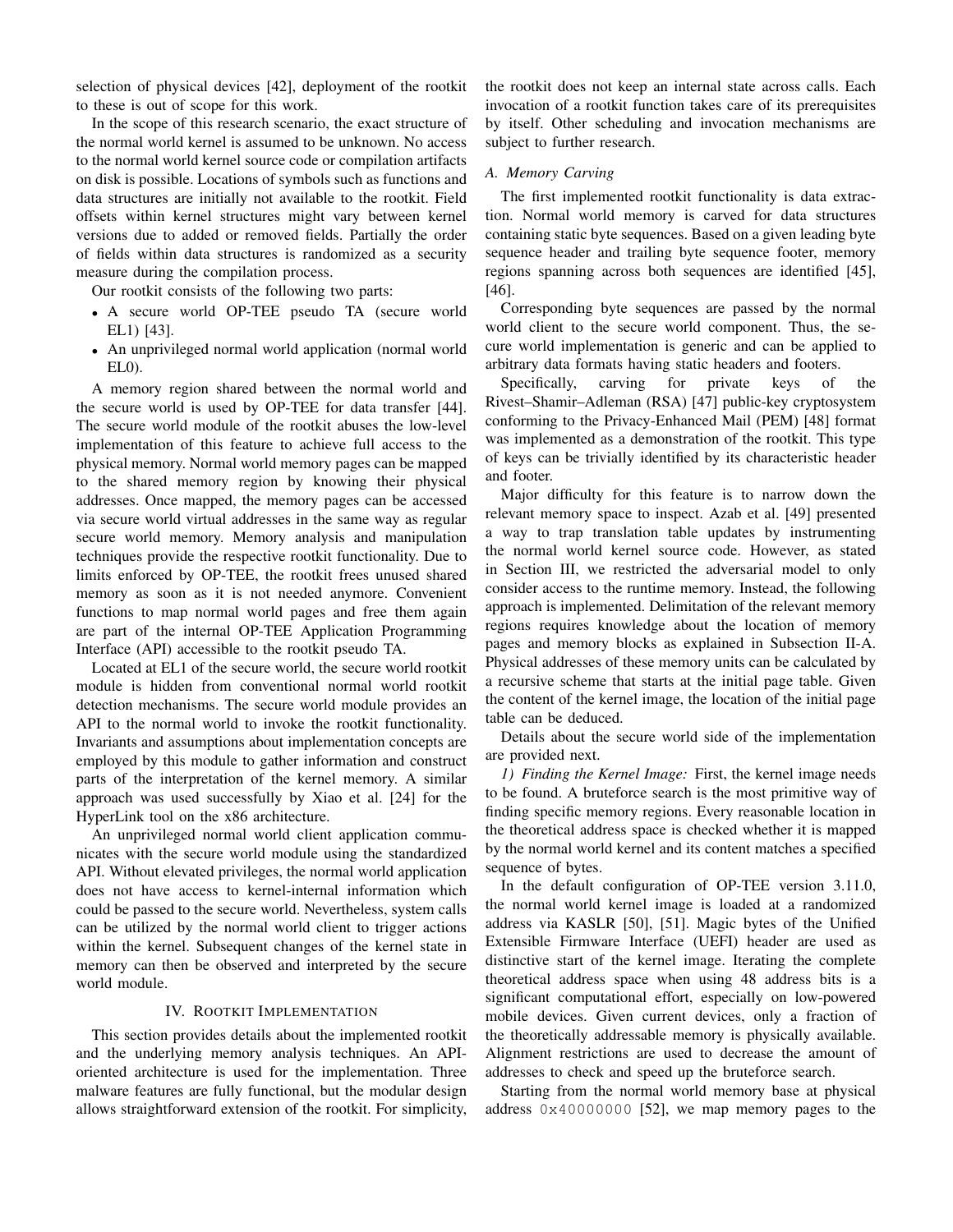secure world one by one. The kernel image and its leading UEFI header is aligned to a  $64KB$  ( $2^{16}$ ) boundary. Considering this limitation, the theoretical number of addresses to check can be reduced from  $2^{48}$  to  $2^{32}$ . At the time of writing, opcodes of a specific assembly instruction right at the beginning of the image form the magic bytes of the UEFI header of the ARM64 Linux image. Leading bytes of each page are checked for the opcodes representing the UEFI header [53]. If the value is found, the start of the kernel image was identified with high probability.

*2) Finding the Initial Page Table:* A page table walk can be used as optimization of a bruteforce search over the full theoretical memory address space. Iterating over the page tables requires knowledge about the location of the initial page table (called swapper\_pg\_dir on Linux). Instructions of the kernel are resident in memory after the system has booted up. Parsing those instructions can reveal additional information about the compilation-dependent properties of the kernel. Directly after the assembly instruction forming the UEFI header, execution jumps to the primary entrypoint represented by the symbol primary\_entry via the unconditional branch instruction b.

Compilation adds the relative address of the primary\_entry symbol to the b instruction. Opcodes of the jump instruction are parsed to calculate the target address [26]. According to the ARM64 Linux linker script, the initial page table is located directly before the primary\_entry symbol [54]. Our rootkit traverses the memory space backwards until a non-zero page is encountered. The first non-zero page before primary entry is the swapper\_pg\_dir symbol.

*3) Page Table Walk:* Subsection II-A explained the fundamentals of the Armv8 virtual memory system. Once the initial page table is identified, the rootkit maps it into the secure world memory. We inspect each 64-bit value of the page table separately and interpret it according to the architecture reference manual [26].

To cover all translation levels, we apply the interpretation recursively. Memory blocks and pages contain the actual data and compose the memory regions to be searched. Addresses used by this scheme to refer to pages, tables and blocks are physical addresses, i.e., we do not require further processing to map them into the secure world address space [26].

Memory blocks have a fixed size that depends on the translation granule size. While our proof-of-concept rootkit was extensively tested with 4KB pages, the implementation can be adjusted trivially to work with other translation granule size configurations. Potential improvements to the developed rootkit include the dynamic extraction and consideration of the page size at runtime. The kernel image header could serve as a source for the extraction of the page size [55].

*4) Content Extraction:* Previous sections explained the identification of memory regions to be considered. Finally, the rootkit searches within the memory pages and blocks for the passed identification strings. Although more efficient

algorithms exist, we rely on a naive byte-wise comparison with algorithmic complexity  $O(mn)$  for simplicity.

First, the rootkit tries to find the passed data header value. If the header is found, this memory location is saved as the beginning of the memory region to be detected. Starting from the location of the header, the rootkit searches for the data footer value. In case both searches are successful, the location of the footer marks the end of a valid match.

Found matches can then be further processed in the secure world (e.g., transmitted over the network via the GlobalPlatform sockets API [56]) or returned to the normal world client.

# *B. Privilege Escalation*

Another major functionality implemented in the scope of this work is the elevation of privileges. An unprivileged (nonroot) normal world process is modified to be capable of executing actions with elevated (root) permissions.

From a high-level API point of view the privilege escalation works as follows. The normal world client passes the PID of an arbitrary, but in general unprivileged, target process to the secure world. Next, the rootkit uses memory operations to identify and manipulate the kernel process structure to elevate the privileges of the selected target process. Direct Kernel Object Manipulation (DKOM) is a term commonly used to refer to this kind of operations. Execution then continues in the normal world and the target process is able to launch actions with elevated privileges.

Remaining section lists the single steps of the privilege escalation in detail.

*1) Finding the Initial Task Structure:* Subsection II-B explained how processes are managed by the Linux kernel in a doubly linked list of instances of the task\_struct type. Knowledge about the location of the list in memory is crucial for the goal of elevating privileges of a process. Additionally, randomization of field order in the structure can potentially be applied at compile time and needs to be considered for a stable implementation [57].

"swapper/0", the process name of init task, is relatively easy to identify within arbitrary data. The rootkit runs a bruteforce search starting from the UEFI header. Even with the location of the process name of init\_task available, due to structure-internal randomization the beginning of the task\_struct instance can still not be trivially concluded [57].

Structure field randomization covers only parts of task\_struct. Thread information fields at the beginning of the structure are explicitly excluded from the compile-time randomization [57], [58]. Typical bit patterns of these fields help to identify the beginning of the task\_struct [59]. Implicitly, the identification of the structure beginning provides the offset of the comm field.

*2) Calculating the Kernel Image Virtual Address Offset:* Subsection IV-A1 and Subsection IV-B1 explained how to circumvent randomization of physical kernel image addresses by using bruteforce searches and considering alignment constraints. At runtime, data structure instances such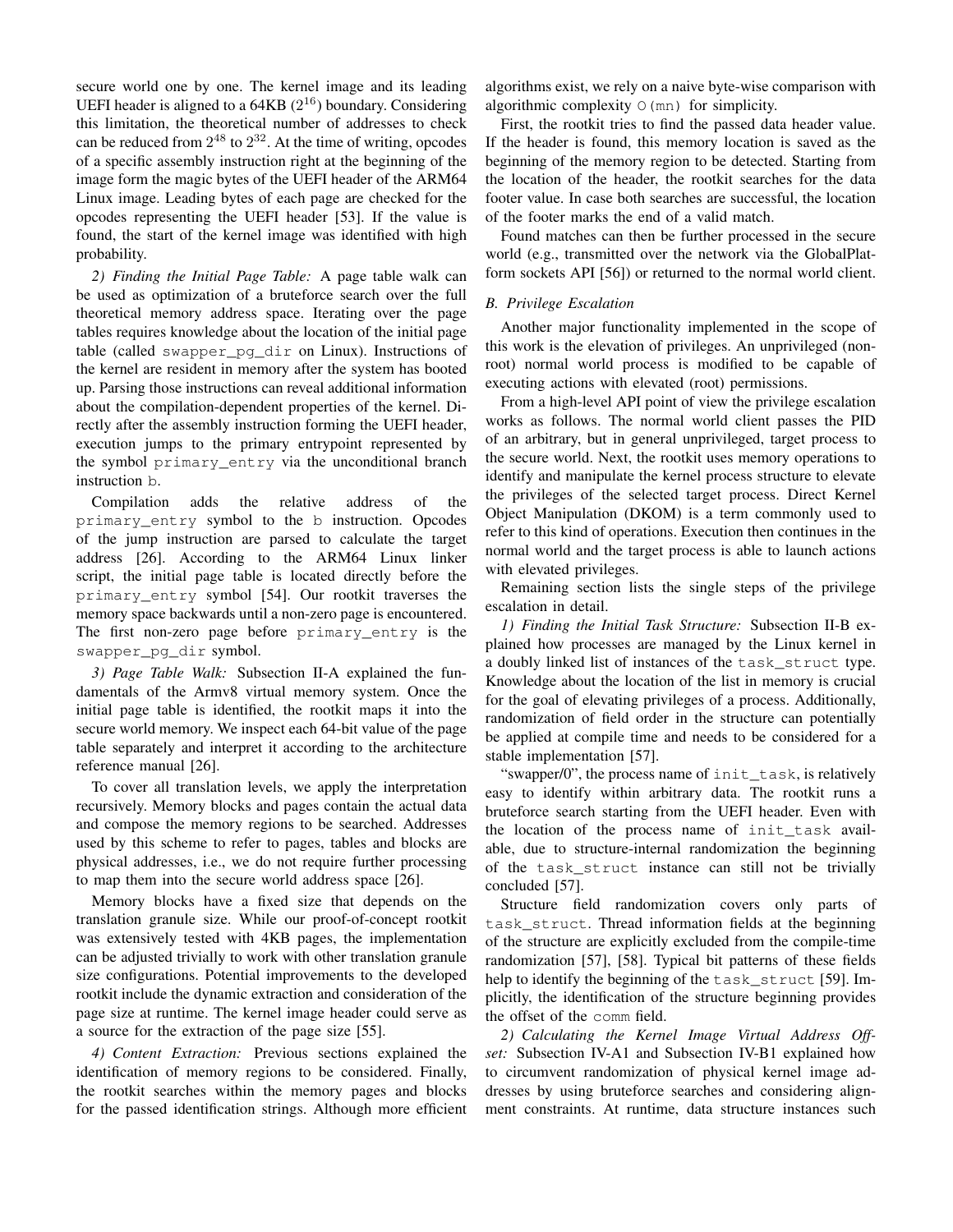as init\_task exclusively work with virtual addresses. However, for OP-TEE only physical addresses are accessible. Further interpretation of memory references within the kernel image requires identification of the exact translation process. Several properties of virtual addresses serve as validation checks for all candidates within the assumed range of the init\_task instance.

First, a coarse filter verifies the expected format of the virtual address. Kernel virtual addresses have all bits not used for the actual addressing set to 1 [60]. A formal explanation is given in Equation 1, which makes use of " $\alpha$ ", " $\gamma$ " and " $<<$ " as binary operators from the C programming language. VA\_BITS is a constant that refers the number of bits used for the virtual addressing, e.g., 48 for the 4KB translation granule size.

\n
$$
\text{candidate } \& \text{ (}^\circ \text{0ul} << \text{VA\_BITS)}
$$
\n  
\n $=$ \n  
\n \quad \text{(}^\circ \text{0ul} << \text{VA\\_BITS)}\n  
\n \quad \text{(}^\circ \text{0ul} << \text{VA\\_BITS})\n

Virtual addresses and the corresponding physical addresses have identical page offset bits. Depending on the size of the pages, the offset consists of a different number of bits. 4KB pages which are considered in the scope of this work use the lowest 12 bits of an address as page offset [26].

As a final check, due to the semantics of its fields init task must contain multiple references to itself [61]. If we surpass a minimum threshold for the number of occurrences of the candidate, the check is successful.

Given all the constraints listed above, the virtual address of init\_task can be found reliably within the limited memory region.

*3) Iterating Tasks:* Finding and analyzing tasks requires a stable mechanism to iterate the task list. Starting from the initial task, the rootkit needs to identify the pointer to the next element in the list. The field which manages the doubly linked list is called tasks. First entry of the tasks field is the pointer to the successor, therefore the offset of the tasks field is identical to the offset of the successor field it contains.

An address translation simulation verifies the correctness of the virtual addresses in the assumed range of the task\_struct instance. A correctly identified offset of the tasks field in init\_task references the following entry in the list with the comm field set to "init" [24]. Additionally, the successor of init\_task by definition has init\_task set as predecssor.

Xiao et al. [24] showed that offsets within the structure are constant among all instances of the structure. Based on this statement, general formulae for arbitrary structure fields in the list elements can be provided. Equation 2 shows the calculation of the beginning of the second task in the task list. The asterisk  $("*)$  symbol is used to mark the access to the value at the given address (as in the C programming language).

\*(init\_task\_start + tasks\_field\_offset) - tasks\_field\_offset (2)

Equation 2 can be extended for arbitrary fields in the list. Calculation of the address of the comm field of the second entry in the task list is shown in Equation 3.

\*(init\_task\_start + tasks\_field\_offset) - tasks\_field\_offset + comm\_field\_offset (3)

Once the invariant concerning the name of the second task is fulfilled, the offset of the tasks field was found. Iterating over all tasks in the cyclic list requires to follow the value of the tasks field until it is equal to init\_task.

During this stage, it is the first time we have to resolve virtual to physical addresses. Linux releases targeted by this work have varying ways of structuring memory [62]. Therefore, different memory layouts need to be considered to provide compatibility across kernel versions. Relevant address translation implementations of the rootkit stem directly from the Linux kernel source code. To discover the correct implementation for the currently running system, a bruteforce scheme of translation simulations is applied. Once a translation scheme fulfills the above invariant, we use it for all future address translations.

*4) Identifying Processes:* Further analysis and manipulation of tasks requires them to be identifiable. Our implementation relies on a data invariant to find the offset of the PID field within task struct. Equation 4 formalizes the invariant between two consecutive tasks.

\*(task\_start + pid\_field\_offset) == \*(\*(task\_start + tasks\_field\_offset) - tasks\_field\_offset + pid\_field\_offset) - 1 (4)

Below follows a description of the implementation.

We assume that tasks started early by the kernel keep running until the system is shut down. Based on this assumption, the processes at the beginning of the task list have PIDs starting at 0 and are strictly incremented by 1 without any interruption. Each process has an expected PID at an unknown but constant offset. The rootkit checks offsets starting from 0 and increment it by the size of a PID after each iteration. If the value at the current offset matches the expected PID, the next process is checked for its respective expected PID. In case an empirically determined number of task\_struct instances at the start of the list have incrementing PIDs starting from 0, the structure offset refers to the PID field.

*5) Identifying and Overwriting Credential Pointers:* Permissions of a process are defined by the credential structures referenced by its corresponding task\_struct instance.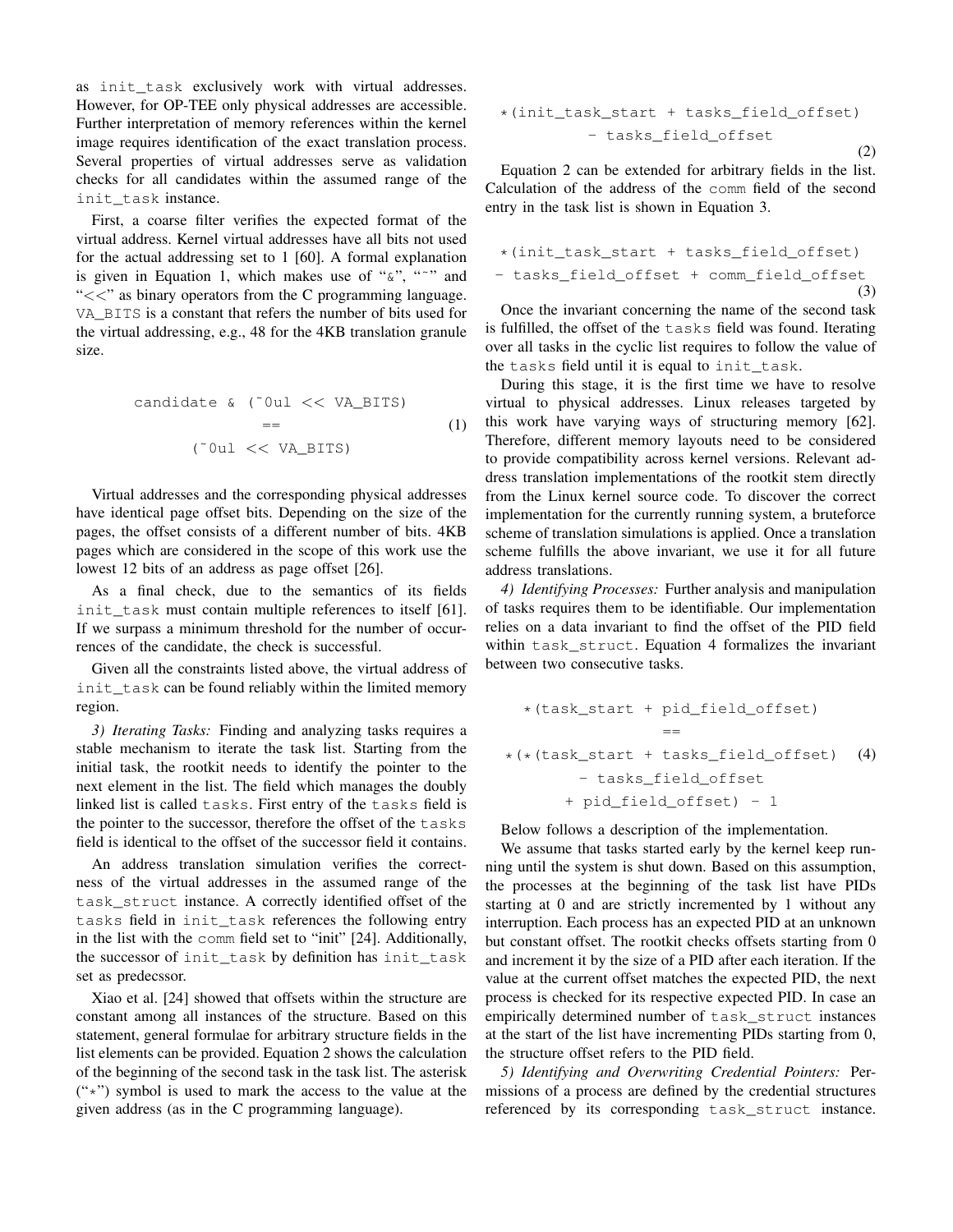

Fig. 3. Temporary difference between cred and real\_cred during execution of the access system call.

Targeted versions of the Linux kernel of this work have two pointers to credential structures inside task\_struct:

- cred
- real\_cred

Both fields store the address of an instance of a structure type cred, which is assumed to be randomized internally at compile time. While the internals of the structure as well as the exact purpose of splitting the permissions into two fields is out of scope of this work, we examine the state of the pointers in memory in detail. Initially, both fields contain the same value, i.e., they refer to the same structure in memory. Linux applies changes to the credentials of a task\_struct through the override\_creds function.

One notable example where override\_creds is used is within the access system call [63]. During a fraction of the execution of the access system call, the values of the cred and real\_cred fields differ. Afterwards, the initial value is restored and the two fields contain identical values again. Fig. 3 sketches this behavior. Credential values of the initial task "swapper/0" represent elevated privileges and are never modified.

These structural properties of the actively developed Linux kernel can potentially be changed in future versions. They were first published as part of a stable Linux kernel release in version 2.6.29 in 2009 [64], [65]. Due to the age of this implementation, we consider this behavior well-established and a precondition for this rootkit implementation.

The implemented approach for a privilege escalation works as follows.

First, the normal world client process is forked. Sole purpose of the newly created child process is to repeatedly call the access system call and thereby cause the kernel to modify the credential pointers of the respective task\_struct in memory. As soon as the parent process finishes its procedure, the child process serves no further purpose and the parent terminates it.

Meanwhile, the parent process calls the secure world rootkit component via the regular API and passes the PID of the child process along as parameter. After identifying the task\_struct instance of the initial task in memory as described in Subsection IV-B1, the rootkit searches the memory range of the structure for two identical 64-bit numbers which match the format of virtual addresses. Once two candidate offsets are identified, we observe the child process of the client. A heuristic validates the candidate offsets. In case the values at the offsets in the task\_struct of the child process differ in some cases but are identical in others, the offsets of the cred and real\_cred fields have been successfully calculated. Because the system call only modifies the pointers for a fraction of its execution, the rootkit repeats the check several times for each pair of offset candidates to get more reliable results.

Although mapping and modifying the credential structure instances would be possible at this stage, compile-time randomization within the structure renders this approach highly complex. A trivial way to modify the privileges is to overwrite the credential addresses of the target process with those of the credentials of the initial task [33]. Through this action, all future child processes of the target process inherit the elevated privileges. Effective permissions of the target process itself are not modified. For this reason a shell which can then launch arbitrary processes with elevated privileges is a suitable choice for a target process.

Credentials within task\_struct are subject to a reference counting mechanism. Copying credential addresses to foreign tasks as presented above corrupts the integrity of this scheme. Termination of the manipulated target process causes the reference counter of the credentials to be reduced to zero while they are still referenced by the initial task. A kernel fault is the result of this inconsistency. Restoring the initial credential pointers before terminating the process could increase stability of this approach.

## *C. Process Starvation*

The last rootkit feature developed as part of this work is the manipulation of process states. Modifying the state of a process changes the way the process is treated by the scheduler. Setting the respective state prevents the target process from being scheduled. Without being considered by the scheduler, the process execution is starved of CPU time and stalled. Graziano et al. [66] suggested antivirus systems or Intrusion Detection Systems (IDSs) as target for process starvation.

Invocation of this feature starts with a call of the normal world client to the secure world. In addition to the PID of the target process to modify, the rootkit API expects the new state to be provided as second parameter. Memory operations form a DKOM to change the state of the selected target process to the passed parameter. Execution continues in the normal world and the target process is not scheduled anymore.

Initial steps of the exploitation are identical to the privilege escalation case (Subsection IV-B). Instead of the final step of manipulating the cred and real\_cred fields, the state field is used for this technique. Following lists the additional steps of the process starvation in detail.

*1) Identifying and Overwriting Process State Information:* Current state of a process is represented via the state field of the respective task\_struct field. Although the state field is not part of the randomized section of task\_struct, the thread information stored at the beginning of the structure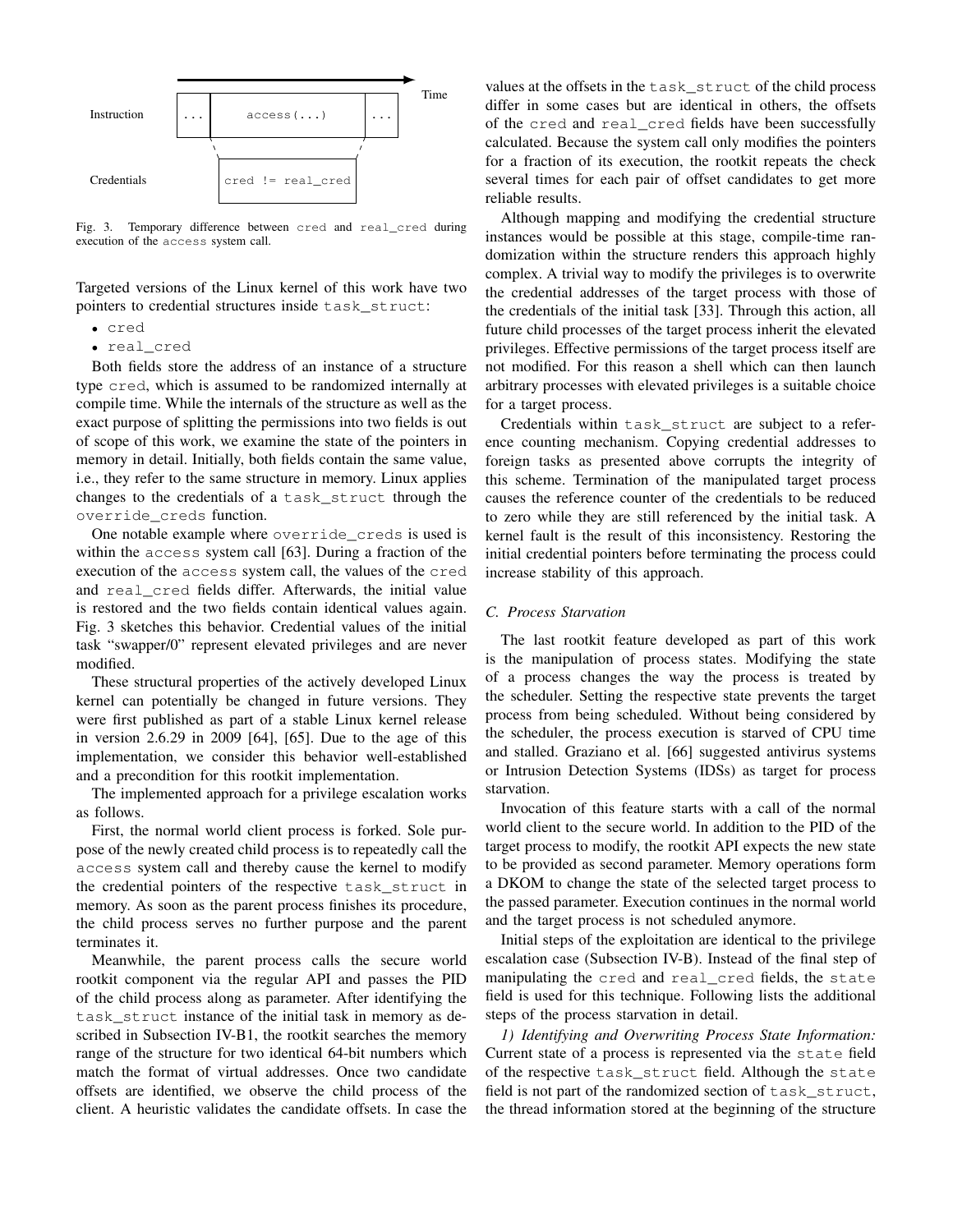might change in size. To change the value of the state field, its offset within the structure needs to be recovered.

We search task\_struct instances at all offsets for typical state values. Because the state field is located before the randomized section, it is reasonable to start with low offsets.

At least the following states are expected to be found in the task list [67].

- TASK\_RUNNING (tasks ready to run)
- TASK\_INTERRUPTIBLE (sleeping tasks)

If an offset is discovered that yields multiple processes in the states listed above, the state field was recovered successfully.

Knowing the offset of the field, it can be modified arbitrarily. Depending on the desired effect, multiple process state values come into consideration.

Assigning the process a state of EXIT\_ZOMBIE prevents it from being scheduled in the future. However, this modification is visible to normal world EL0. Possibilities to view the change include the tools ps and top as well as the /proc file system.

A more stealthy alternative is the TASK\_DEAD state. Aforementioned information sources still show the process as running when setting the state to TASK\_DEAD, which makes the modification less likely to be noticed. While testing the TASK\_DEAD state for this feature, we experienced occasional crashes of the Linux kernel. The proof-of-concept rootkit therefore uses EXIT\_ZOMBIE for the process starvation feature and no further investigation on this issue was conducted.

## V. EVALUATION AND IMPACT ANALYSIS

In our attack scenario we consider details about the Linux kernel runtime memory to be unknown in general. The secure world rootkit uses invariants and assumptions about implementation concepts to reconstruct internal information. Section IV explained the implementation in detail. However, implementation details of the Linux kernel changed between the targeted versions of this work. A stable rootkit implementation should be able to cope with minor changes in the kernel while relying on established concepts and properties. This section benchmarks the rootkit implemented in the scope of this work against various versions of the Linux kernel.

According to the OP-TEE documentation, the required generic TEE framework is part of the official Linux kernel since version 4.12 [68]. Starting from release 4.12, we evaluate all major versions up to 5.6 of the Linaro fork of Linux [69].

Identical default configuration values are set by the OP-TEE build system for all tested releases. This configuration specifically includes a memory translation granule size of 4KB for all tests. "randstruct", the GNU Compiler Collection (GCC) plugin that performs the randomization of the order of structure fields within the Linux kernel, is explicitly enabled for all tested Linux versions starting from  $4.16<sup>3</sup>$ . Activation of other kernel security features depends on the OP-TEE build

configuration as well as the default configuration of the Linux kernel itself.

We evaluate all rootkit functionalities presented in Section IV. For each of the Linux versions to test, we check out the kernel repository, configure "randstruct" and build the complete TEE environment. After the system started successfully, we log in with the unprivileged user "test" at the normal world terminal and start the rootkit client.

First, the privilege escalation is tested. It is expected that after a successful execution the credentials of the target process changed from "test" to "root". If the execution fails or the user does not match "root" for all future children of the target task after the execution finished, the functionality is considered to be broken.

Second feature to test is the starvation of a user space process. We launch another process that repeatedly creates the same file in an endless loop. Before the invocation of the rootkit, the modification time of the file is expected to change continuously. Upon successful execution of the function, it is expected that the process is in the "zombie" state but the modification time of the file remains unchanged.

Last test covers the memory carving feature. RSA private keys are placed within the normal world client (EL0) as well as a kernel module (EL1). While the total set of detected keys might vary between tests, a successful execution must include at least both keys intentionally put in place.

#### *A. Results*

We classify the evaluation runs according to the following categories.

- Compatible (C): A kernel version is compatible if the rootkit is invoked successfully and the expected result is achieved.
- Incompatible (I): Incompatible versions are invoked successfully as well. However, the rootkit is not able to produce the expected result.
- Failed (F): Lastly, the compatibility test might fail. Failures are considered to be triggered externally, e.g., invocation of OP-TEE 3.11.0 is broken in the respective kernel version. This type of error does not depend on the rootkit implementation.

Final results of the evaluation are listed in Table I.

#### *B. Discussion*

This section explains and discusses the results presented in Subsection V-A.

Memory carving is incompatible with all Linux versions prior to 4.20. Reason for this is that version 4.20 introduced the property the heuristic uses for discovering the swapper\_pg\_dir symbol [54]. No alternative heuristic could be found. At the same time, the absence of a working heuristic for the currently incompatible versions can not be confirmed.

Versions 5.2, 5.3 and 5.4 of the Linux kernel are not compatible with OP-TEE 3.11.0. Launching the rootkit or the "xtest" application shipped with OP-TEE yields an error.

<sup>&</sup>lt;sup>3</sup>"randstruct" was introduced in version 4.13 of Linux but major versions before 4.16 do not compile successfully for ARM64 with the plugin enabled.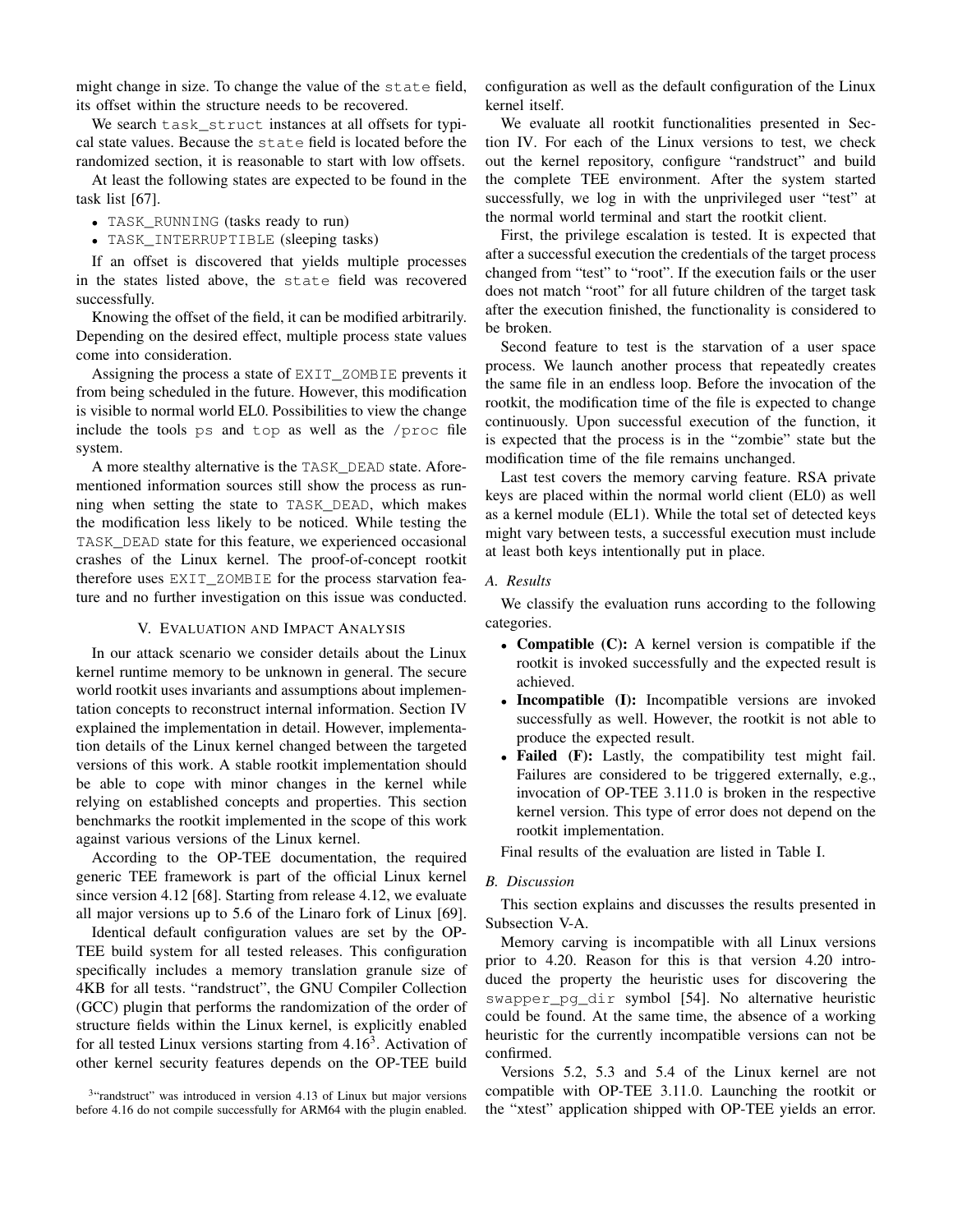TABLE I EVALUATION RESULTS SETTING ROOTKIT FUNCTIONS INTO RELATION WITH LINUX KERNEL VERSION.

| Version | "randstruct"   | Privilege         | Process    | Memory       |
|---------|----------------|-------------------|------------|--------------|
|         | enabled        | Escalation        | Starvation | Carving      |
| 4.12    | No             | С                 | C          |              |
| 4.13    | N <sub>0</sub> | C                 | C          |              |
| 4.14    | N <sub>0</sub> | C                 | C          |              |
| 4.15    | No             | C                 | C          |              |
| 4.16    | Yes            | C                 | C          |              |
| 4.17    | Yes            | C                 | C          |              |
| 4.18    | Yes            | C                 | C          |              |
| 4.19    | Yes            | C                 | C          |              |
| 4.20    | Yes            | C                 | C          | C            |
| 5.0     | Yes            | C                 | C          | C            |
| 5.1     | Yes            | C                 | C          | C            |
| 5.2     | Yes            | F                 | F          | F            |
| 5.3     | Yes            | F                 | F          | F            |
| 5.4     | Yes            | F                 | F          | F            |
| 5.5     | Yes            | $\mathsf{\Gamma}$ |            | $\mathsf{C}$ |
| 5.6     | Yes            |                   |            | C            |

Because of that, all functionalities are marked as failed and no further evaluation on that versions was conducted.

Neglecting the two error categories explained above, all of the tested Linux kernel versions are compatible with the rootkit. Multiple address translation functions were necessary to overcome significant changes in the ARM64-specific memory management [62]. Subsection IV-B3 explained this process in detail. Further changes to the kernel impacting the compatibility of the rootkit with future versions need to be expected.

These results clearly show that generic rootkits utilizing the Arm TrustZone are possible and may impact Linux-based systems across kernel and OS recompilations and updates, even when state-of-the-art exploitation countermeasures such as randomization are enabled.

#### VI. PROTECTION AGAINST SECURE WORLD ROOTKITS

Defending the integrity of the normal world against attacks from a compromised secure world is inherently difficult. In this section, we provide a short, non-comprehensive discussion of selected mitigation ideas and approaches, their effectiveness and limitations.

## *A. Injection of False-Positives*

Targeted modifications of the normal world memory content can be used to cause various assumptions of the rootkit implementation to fail. For example, an artificial but correctly aligned kernel image header instruction could be inserted before the actual start of the kernel image. Current implementation of the rootkit would not be able to differentiate between the artificial and true kernel image start. Execution would simply continue with the kernel image header detected at the lower physical address, causing later stages to fail.

## *B. Randomization*

Randomization of addresses significantly complicates exploitation for an attacker.

When KASLR is enabled, the kernel code is loaded at a randomized location at boot time [50]. Our rootkit uses its privileged environment to bypass KASLR with a simple bruteforce search to find the kernel image header in memory.

Approaches for kernel exploit mitigation might extend the idea behind KASLR and introduce more locations for randomization of the kernel memory, raising the bar for the development of a rootkit as presented in this paper. For example, "PT-Rand" [70] randomizes the location of the initial page table during the kernel startup. Our heuristic approach (see Section IV-A) to localize the initial page table is quite fragile, and the PT-Rand approach would break our current memory carving implementation.

Another type of randomization supported by Linux is the randomization of kernel data structures such as task\_struct. The "randstruct" GCC plugin randomizes field offsets at compile time. While the implementation of our rootkit features (see Section IV) is robust against structure randomization, circumventing this protection mechanism required us to develop a complex heuristic to find the offsets of credential pointers.

## *C. Memory Integrity Checks*

The Linux Kernel Runtime Guard (LKRG) [71] is a Linux kernel module that adds integrity checks to the kernel at runtime to protect it from exploits. Just like the rest of the kernel, the LKRG module resides in memory accessible by the secure world. A secure world rootkit might write to the memory of the LKRG module and manipulate its state to evade the checks.

## *D. Hardware-based Measures*

Authors such as Zhou and Makris [72] propose hardwareassisted rootkit detection. Zhou and Makris suggest a custom hardware component that collects process features, which are then analyzed with statistical methods to detect malicious execution traces. It is an interesting approach that should be further explored in the context of a secure world rootkit.

# VII. RELATED WORK

The prior work below addresses topics relevant for the implementation of rootkits residing in the TrustZone. Most importantly, Thomas Roth first proposed a TrustZone-based rootkit at the Hack In Paris conference in 2013 [18]. However, no implementation of a rootkit on the basis of the Arm TrustZone was published to the best of our knowledge, and the progress in this area seems to have stalled since then, both in the offensive research community, as well as in the defensive field to guard against such *next-generation* mobile rootkits.

# *A. Attacks on the Arm TrustZone*

Similar to vulnerabilities in Intel Software Guard Extensions (SGX) [73]–[75], vulnerabilities in secure world OSs and TAs have been published. Cerdeira et al. [15] analyzed vulnerability reports of all major commercial TEEs. Protection mechanisms such as Address Space Layout Randomization (ASLR) and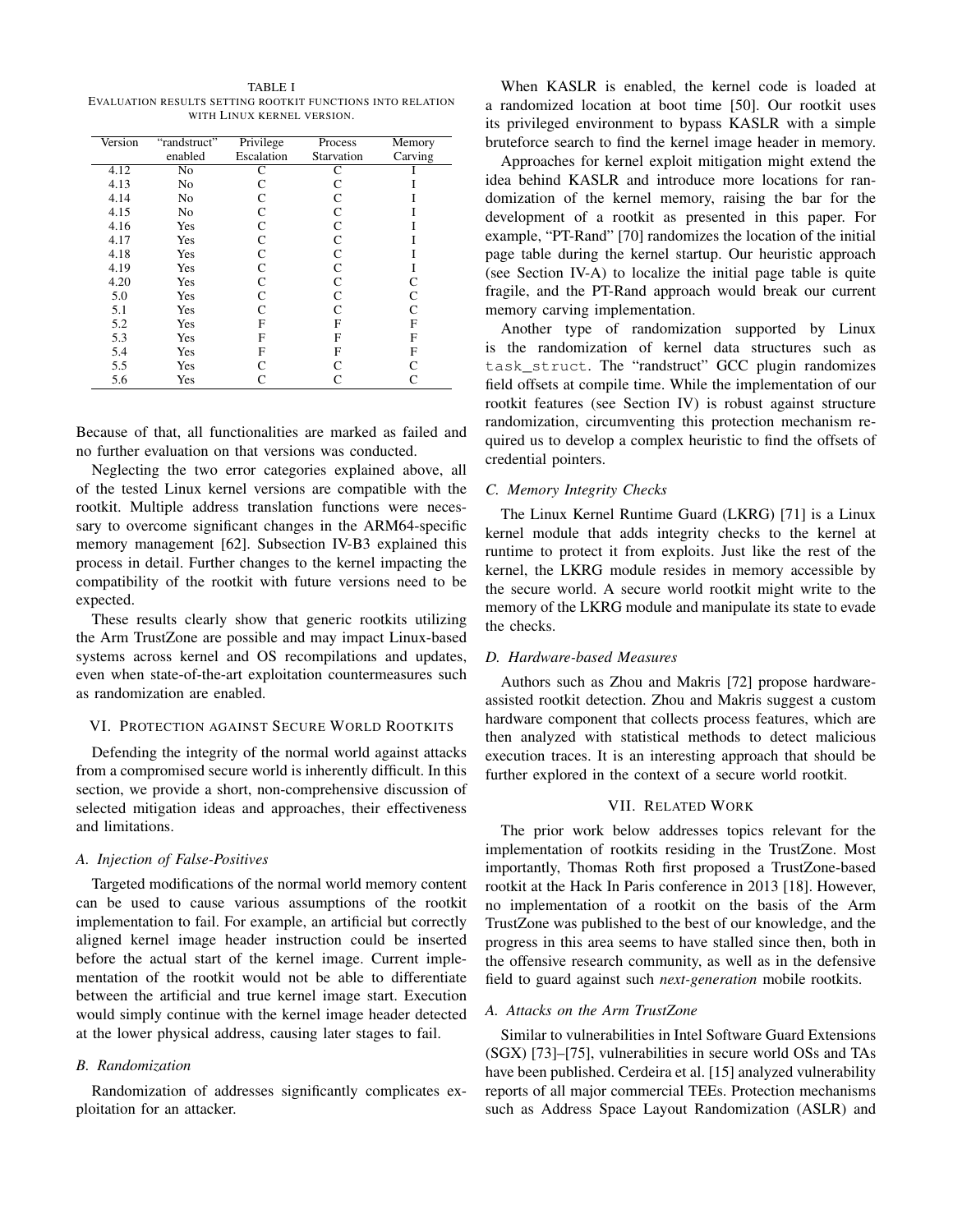stack canaries taken for granted in the normal world were found to be implemented insufficiently or missing in most secure world implementations. Defenses were suggested that help to mitigate the identified architectural issues.

"Bits, Please!" [76] is an online blog covering the topics of reverse engineering and exploiting Qualcomm's TrustZone implementation [13], [14], [77]. Furthermore, an attack on the normal world Linux kernel is demonstrated [78]. While the attack described in the "Bits, Please!" blog also targets the normal world kernel from the secure world, there are significant differences to our work. First, the attack described in the blog originates in the normal world and uses an exploit to execute code in the secure world whereas we assume the secure world OS is already compromised. Our work includes heuristics to overcome protection mechanisms such as KASLR which are disabled in the scenario described in the blog. Additionally, the "Bits, Please!" implementation requires the kernel symbol table in memory at runtime and has direct access to the physical address of the kernel image. Neither the kernel symbol table nor the knowledge about the physical address of the kernel image are a prerequisite of our rootkit. Another major difference is that we observe and manipulate kernel data structures but do not inject custom code. Nevertheless, utilization of the kernel symbol table represents an interesting approach that could be integrated into future versions of the rootkit.

Rosenberg [79] exploited an integer overflow vulnerability on Qualcomm-based devices to write to arbitrary locations in the secure memory. Sanfelix [80] pointed out insufficient security measures. Multiple exploits for vulnerabilities in TAs were described. Shen [81] developed two exploits to execute arbitrary code in the context of the Huawei TEE and ultimately read images from a smartphone fingerprint sensor. Komaromy [82] created a blog series about reverse engineering and exploiting Samsung's TrustZone implementation.

Machiry et al. [19] introduced a vulnerability class called "BOOMERANG" that abuses the capabilities of the Arm TrustZone to read and write arbitrary memory locations. BOOMERANG leverages the Arm TrustZone to allow untrusted applications to steal sensitive data from other applications, bypass security checks or gain full control of the normal world OS. Several TEEs of different vendors were evaluated and found to be vulnerable.

Fleischner et al. [16] evaluated the exploitability of memorysafety violations inside TEEs. OP-TEE was used as basis for their case study, extended with vulnerable examples inspired by real-world exploits seen in the wild.

Attacks on the Arm TrustZone highlight the fact the preconditions for our proposed rootkit – a compromised TEE – are very realistic in the real world. This in addition to the fact that history already proved that even reputable vendors such as Sony [83] and Lenovo [84] might be interested in shipping and integrating rootkit technology and malware to spy on their users.

# *B. Rootkits Targeting Non-TrustZone Hardware-assisted Isolated Execution Environments*

In contrast to the Arm TrustZone, mechanisms of the x86 architecture with comparable levels of privilege have been targets of past research: Embleton et al. [21], [85] implemented a rootkit based on the Intel System Management Mode (SMM). Proof-of-concept implementations for a chipset level keylogger and network backdoor directly interfacing with the network card were provided. Schiffman and Kaplan [86] presented an approach to hijack Universal Serial Bus (USB) host controllers by running malware in x86's SMM. A respective USB keylogger was created as proof-of-concept. Zhang et al. [87] used the Intel SGX technology to protect the secret key of a custom ransomware implementation. Schwarz et al. [88] implemented an Intel SGX enclave malware which fully and stealthily impersonates its host application.

# *C. Memory Forensics*

Memory forensics is used by this work to construct an interpretation of the normal world memory. Recently, Pagani and Balzarotti [89] demonstrated how OS profiles for memory forensics can be generated automatically. Their novel approach combines source code and binary analysis techniques. Zhang et al. [90] rely on kernel symbols and binary code interpretation to extract live system information. Case et al. [91] combine symbol information generated during kernel compilation with forensic techniques to restore data structures of the Linux kernel. Pendergrass and McGill [92] use virtualization and Virtual Machine (VM) introspection to verify consistency of critical kernel data structures at runtime. Xiao et al. [24] implemented a VM introspection tool called "HyperLink" designed to do a partial reconstruction of the OS state without having the relevant source code available. Invariants are used to recover parts of the state from memory.

Qi et al. [93] analyze the evolution of kernel objects at source code level to automatically infer the offsets of crucial fields from a memory dump. The implementation described by Qi et al. relies on the presence of kernel symbols and requires structure randomization to be disabled.

#### VIII. CONCLUSION

This work combined memory analysis techniques with the capabilities of the Arm TrustZone to form a novel rootkit based on stable kernel state invariants and implementation concepts. The automated analysis was conducted solely on the memory of the running system, without relying on source code or compilation artifacts to be available during execution. We demonstrated memory carving, privilege escalation and process starvation as rootkit features in a proof-of-concept implementation. Results of this work highlight that improvements to the existing defensive mechanisms are needed to mitigate exploits targeting TEEs for Arm devices and to protect the normal world effectively against rootkits and malicious code residing in the Arm TrustZone: *With more trust comes more responsibility* (to guard against the additional attack surfaces).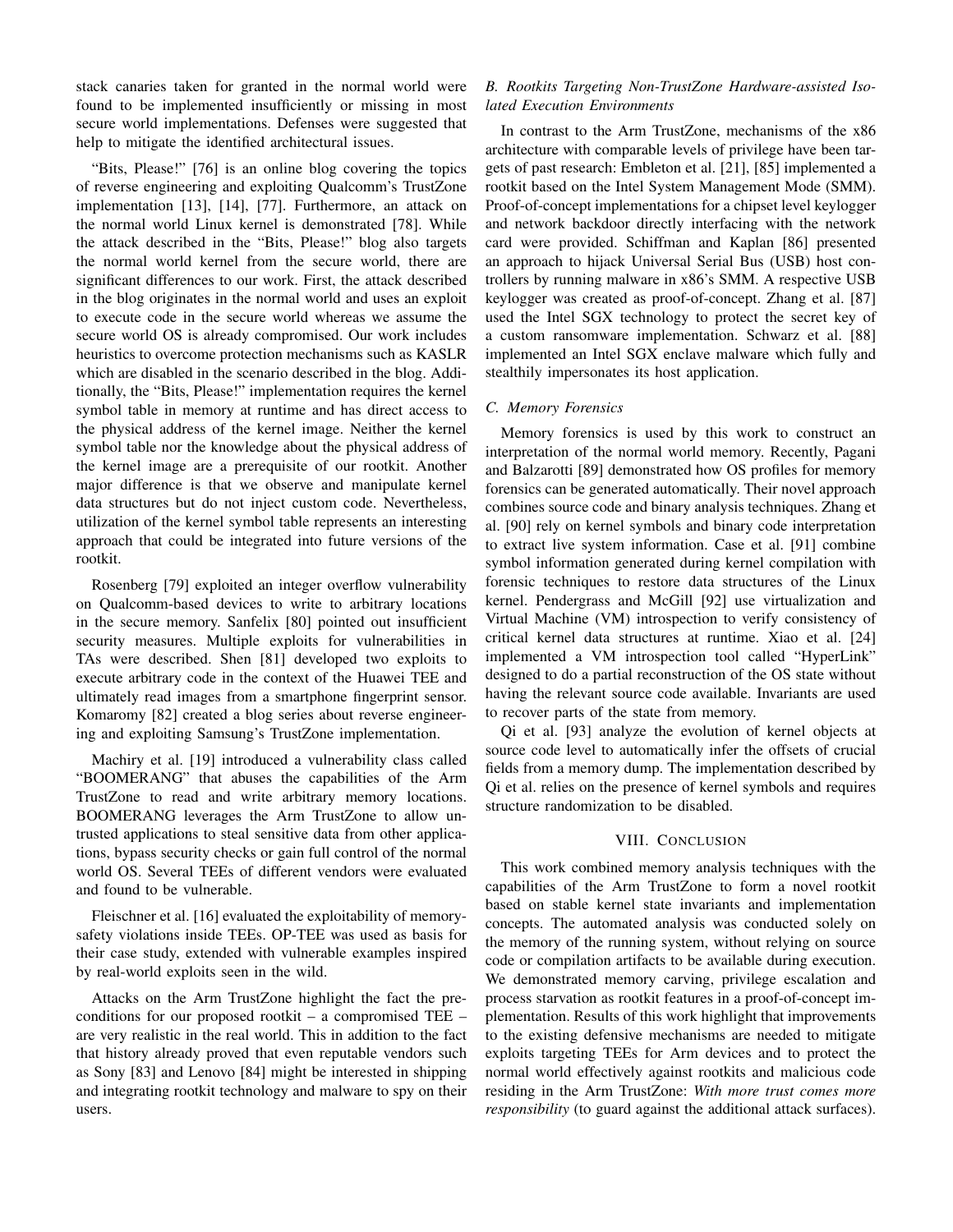## **REFERENCES**

- [1] A. C. Scheinbaum, *The dark side of social media: A consumer psychology perspective*. Routledge, 2017.
- [2] P. Ketelaar and M. van Balen, "The smartphone as your follower: The role of smartphone literacy in the relation between privacy concerns, attitude and behaviour towards phone-embedded tracking," *Computers in Human Behavior*, vol. 78, 2018.
- [3] A. Khatoon and P. Corcoran, "Privacy concerns on android devices," in *2017 IEEE International Conference on Consumer Electronics (ICCE)*, 2017.
- [4] B. Florea, "Smartphone input/output interface for iot applications," in *2017 25th Telecommunication Forum (TELFOR)*, 2017.
- [5] A. Qamar, A. Karim, and V. Chang, "Mobile malware attacks: Review, taxonomy & future directions," *Future Generation Computer Systems*, 2019.
- [6] F. Zhang and H. Zhang, "Sok: A study of using hardware-assisted isolated execution environments for security," in *Proceedings of the Hardware and Architectural Support for Security and Privacy 2016*. ACM, 2016.
- [7] J. Rutkowska. (2015) Intel x86 considered harmful. [Online]. Available: https://blog.invisiblethings.org/papers/2015/x86\_harmful.pdf
- [8] N. Redini, A. Machiry, D. Das, Y. Fratantonio, A. Bianchi, E. Gustafson, Y. Shoshitaishvili, C. Kruegel, G. Vigna, and S. Barbara, "BootStomp: On the Security of Bootloaders in Mobile Devices," in *USENIX Security 2017*, 2017.
- [9] F. Dickson, "'hardening' android: Building security into the core of mobile devices," *Secure Networking in Frost & Sullivan*, vol. 2, 2014.
- [10] *GlobalPlatform Device Committee: TEE Protection Profile*, 2020.
- [11] D. Quarta, M. Ianni, A. Machiry, Y. Fratantonio, E. Gustafson, D. Balzarotti, M. Lindorfer, G. Vigna, and C. Kruegel, "Tarnhelm: Isolated, transparent & confidential execution of arbitrary code in arm's trustzone," in *Proceedings of the 2021 Research on offensive and defensive techniques in the Context of Man At The End (MATE) Attacks*, 2021.
- [12] (2017) Project zero: Trust issues: Exploiting trustzone tees. [Online]. Available: https://googleprojectzero.blogspot.com/2017/07/ trust-issues-exploiting-trustzone-tees.html
- [13] (2016) Bits, please!: Qsee privilege escalation vulnerability and exploit (cve-2015-6639). [Online]. Available: https://bits-please.blogspot.com/ 2016/05/qsee-privilege-escalation-vulnerability.html
- [14] (2016) Bits, please!: Trustzone kernel privilege escalation (cve-2016-2431). [Online]. Available: https://bits-please.blogspot.com/2016/06/ trustzone-kernel-privilege-escalation.html
- [15] D. Cerdeira, N. Santos, P. Fonseca, and S. Pinto, "Sok: Understanding the prevailing security vulnerabilities in trustzone-assisted tee systems," *2020 IEEE Symposium on Security and Privacy (SP)*, 2020.
- [16] F. Fleischer, M. Busch, and P. Kuhrt, "Memory corruption attacks within android tees: a case study based on op-tee," in *Proceedings of the 15th International Conference on Availability, Reliability and Security*, 2020.
- [17] *ARM Cortex-A Series: Programmer's Guide for ARMv8-A*, 2015.
- [18] T. Roth. (2013) Next generation mobile rootkits. [Online]. Available: https://hackinparis.com/data/slides/2013/Slidesthomasroth.pdf
- [19] A. Machiry, E. Gustafson, C. Spensky, C. Salls, N. Stephens, R. Wang, A. Bianchi, Y. R. Choe, C. Kruegel, and G. Vigna, "Boomerang: Exploiting the semantic gap in trusted execution environments," in *NDSS*, 2017.
- [20] C. Kallenberg and X. Kovah. (2015) How many million bioses would you like to infect. [Online]. Available: http://legbacore.com/Research\_files/ HowManyMillionBIOSesWouldYouLikeToInfect\_Whitepaper\_v1.pdf
- [21] S. Embleton, S. Sparks, and C. Zou, "Smm rootkit: a new breed of os independent malware," *Security and Communication Networks*, vol. 6, 2013.
- [22] (2017) Nvd cve-2017-5689. [Online]. Available: https://nvd.nist.gov/ vuln/detail/CVE-2017-5689
- [23] S. Zhang, X. Meng, L. Wang, and G. Liu, "Research on linux kernel version diversity for precise memory analysis," in *International Conference of Pioneering Computer Scientists, Engineers and Educators*, 2017.
- [24] J. Xiao, L. Lu, H. Wang, and X. Zhu, "Hyperlink: Virtual machine introspection and memory forensic analysis without kernel source code," in *2016 IEEE International Conference on Autonomic Computing (ICAC)*, 2016.
- [25] B. Ward, *How Linux works: What every superuser should know*. No Starch Press, 2014.
- [26] *Arm Architecture Reference Manual: Armv8, for Armv8-A architecture profile*, 2020.
- [27] D. Patterson and J. Hennessy, *Computer Organization and Design ARM Edition: The Hardware Software Interface*. Morgan Kaufmann, 2016.
- [28] (2020) Kconfig arm64 arch kernel/git/torvalds/linux.git linux kernel source tree. [Online]. Available: https://git.kernel.org/pub/scm/ linux/kernel/git/torvalds/linux.git/tree/arch/arm64/Kconfig?h=v5.6#n780
- [29] W. Stallings, *Operating Systems: Internals and Design Principles*. Pearson, 2017.
- [30] P. McKenney. (2007) What is rcu, fundamentally? [lwn.net]. [Online]. Available: https://lwn.net/Articles/262464/
- [31] (2020) What is rcu? "read, copy, update" the linux kernel documentation. [Online]. Available: https://www.kernel.org/doc/html/ v5.6/RCU/whatisRCU.html
- [32] A. Tanenbaum and H. Bos, *Modern operating systems*. Pearson, 2015.
- [33] N. Fabretti. (2018) Lexfo's security blog cve-2017-11176: A stepby-step linux kernel exploitation (part 4/4). [Online]. Available: https: //blog.lexfo.fr/cve-2017-11176-linux-kernel-exploitation-part4.html
- [34] S. Skiena, *The Algorithm Design Manual*. Springer London, 2008.
- [35] *ARM Security technology: Building a secure system using TrustZone technology*, 2009.
- [36] S. Pinto and N. Santos, "Demystifying arm trustzone: A comprehensive survey," *ACM Computing Surveys (CSUR)*, 2019.
- [37] Open portable trusted execution environment op-tee. [Online]. Available: https://www.op-tee.org/
- [38] About op-tee op-tee documentation. [Online]. Available: https: //optee.readthedocs.io/en/3.10.0/general/about.html#history
- [39] Linaro leading collaboration in the arm ecosystem. [Online]. Available: https://www.linaro.org/
- [40] Op-tee. [Online]. Available: https://github.com/OP-TEE/
- [41] F. Bellard, "Qemu, a fast and portable dynamic translator," in *USENIX Annual Technical Conference, FREENIX Track*, vol. 41, 2005.
- [42] Platforms supported op-tee documentation. [Online]. Available: https://optee.readthedocs.io/en/3.10.0/general/platforms.html
- [43] Trusted applications op-tee documentation. [Online]. Available: https://optee.readthedocs.io/en/3.10.0/architecture/trusted\_ applications.html#pseudo-trusted-applications
- [44] Core op-tee documentation. [Online]. Available: https://optee. readthedocs.io/en/3.10.0/architecture/core.html#shared-memory
- [45] M. Cohen, "Advanced carving techniques," *Digital Investigation*, vol. 4, no. 3, 2007.
- [46] T. Van Deursen, S. Mauw, and S. Radomirovic, "mcarve: Carving attributed dump sets," in *Abstract book of 20th USENIX Security Symposium*, 2011.
- [47] R. Rivest, A. Shamir, and L. Adleman, "Cryptographic communications system and method," Patent US4 405 829A, 1983.
- [48] J. Linn, "Rfc 1421: Privacy enhancement for internet electronic mail: Part i: Message encryption and authentication procedures," Tech. Rep., 1993.
- [49] A. Azab, P. Ning, J. Shah, Q. Chen, R. Bhutkar, G. Ganesh, J. Ma, and W. Shen, "Hypervision across worlds: Real-time kernel protection from the arm trustzone secure world," in *Proceedings of the 2014 ACM SIGSAC Conference on Computer and Communications Security*, 2014.
- [50] J. Edge. (2013) Kernel address space layout randomization [lwn.net]. [Online]. Available: https://lwn.net/Articles/569635/
- [51] (2020) arm64-stub.c libstub efi firmware drivers kernel/git/torvalds/linux.git - linux kernel source tree. [Online]. Available: https://git.kernel.org/pub/scm/linux/kernel/git/torvalds/linux. git/tree/drivers/firmware/efi/libstub/arm64-stub.c?h=v5.6
- [52] arm-trusted-firmware/platform\_def.h at v2.3 armsoftware/arm-trusted-firmware. [Online]. Available: https://github.com/ARM-software/arm-trusted-firmware/blob/v2.3/ plat/qemu/qemu/include/platform\_def.h#L75
- [53] (2020) head.s kernel arm64 arch kernel/git/torvalds/linux.git - linux kernel source tree. [Online]. Available: https://git.kernel.org/pub/scm/linux/kernel/git/torvalds/linux. git/tree/arch/arm64/kernel/head.S?h=v5.6#n72
- [54] (2018) arm64/mm: move runtime pgds to rodata. [Online]. Available: https://git.kernel.org/pub/scm/linux/kernel/git/torvalds/linux. git/commit/?id=8eb7e28d4c642c310f25c18f80a44dd4b01c694e